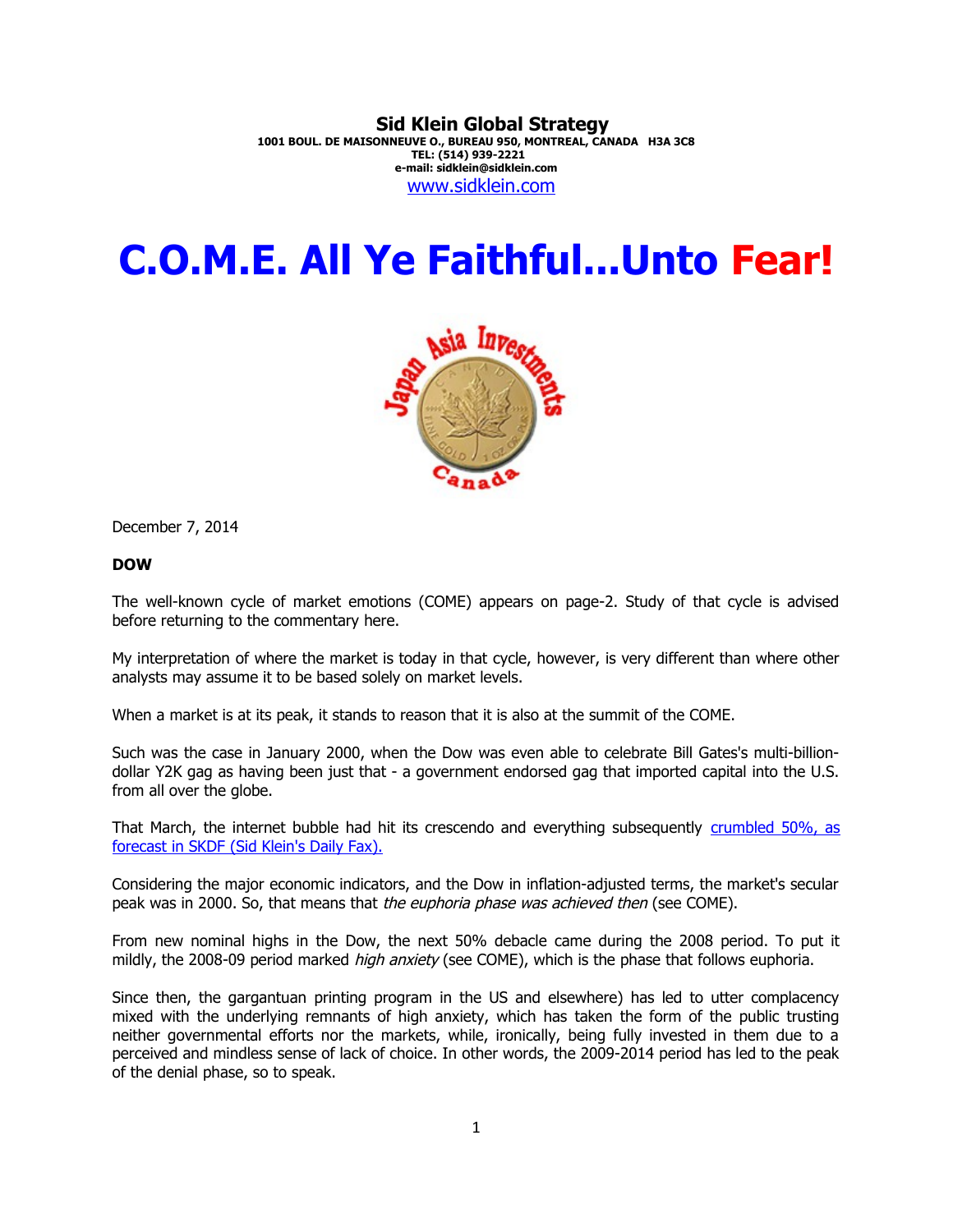I am as certain as I can be of this interpretation of where to place the market in the context of the COME. Why? Because there is NO precedent in history for such monetary manipulation that would create such artificial index prices or market psychology.

The preceding interpretation has profound consequences, including the possibility of utter cataclysm. Why?

The latter is due to the fact that the anxiety phase would ordinarily be associated with the initial phase of a bear market (Wave-1, in Elliott Wave terminology). The denial phase would ordinarily be associated with the countertrend Wave-2 rally. Fear is associated with the accelerating Wave-3 crash. (Con't on p.3.)



**THEREFORE,** if the next phase in the COME is the fear-phase, the world may be looking at a cataclysmic event directly ahead to rationalize the markets finding themselves right smack in that phase which is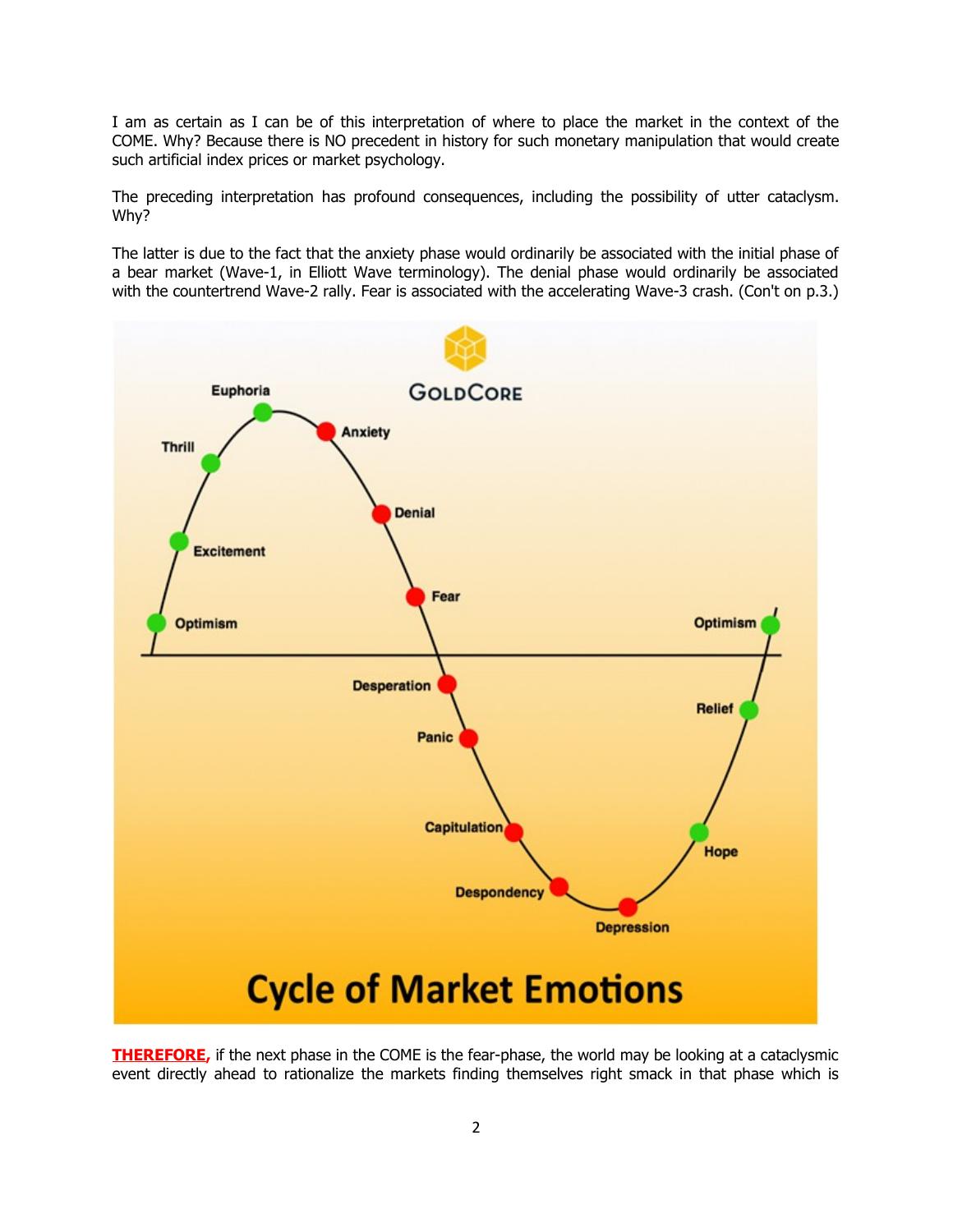ordinarily the 3rd chapter (Wave-3 down) in the COME {in other words, jumping right into the 3rd point in the down cycle (see COME), right from the nominal price peak}!

This is consistent with a number of technical observations.

Note the **1-year Dow chart** on page-4. Above the price chart, the widely followed MACD indicator, which is already is sell-mode - with the market at its high.

To further underscore how manipulated the market has been for years now, this phenomenon has repeatedly occurred, only to have the market sell-off, only to then subsequently rebound to new highs.

Now, please note my favourite indicator, the slow stochastic, which appears below the price chart. It is presently at a lower high, and therefore putting in a whopping negative divergence.

Therefore, it too is signaling a swift decline dead ahead. Yet, this too has occurred before, only to have such a correction be followed by a rally to new highs.

The 3rd and biggest example I can provide to demonstrate the manipulated nature of the stock market is the seemingly endless series of expanding triangles, about which I have written often in these pages.

An expanding triangle, to refresh, has 7 points, where point-6 is a lower high that precedes the collapse in point-7....if the latter is permitted to occur, as would take place in a free market.

#### **November 2, 2014**

**"Finally, apart from the loftiness of the slow stochastic (below price chart), note that YET ANOTHER expanding triangle is developing in the Dow, the upshot of which is that a break below the October low would be followed by a rally to**  $\sim$ **16,400, before an initial**  $\sim$ **2500 point decline, as part of the new secular bear market.** 

**"As noted in the past, there exist secular, cyclical, intermediate and short term expanding triangles, all suggestive of an artificially postponed bear market, which will only have been made dramatically worse as a result of such interventions against free markets."**

As noted more than once before about the 27-year chart on page-5, point-1 was at the end of 2002. Point-2, the peak at the end of 2007. Point-3, the bottom in 2009. Point-4 is forming right now. Point-5 is the break below that low, while, by rule, point-5 would be a bounce to a lower high (9000?), before crashing altogether in point-7.

MY point is that there have been SEVERAL expanding triangles of different time degrees, and this proves that markets are not being permitted to behave according to the nature of free markets. Simply, the market has subdivided into many expanding triangles.

Taken together with the previous and similar findings regarding momentum indicators such as the MACD and slow stochastic, we have a recipe for utter disaster. Why?

Remember, the purpose of this report is to show that, despite ever-new nominal highs, the latter have merely been camouflaging the fact that the COME has actually been **advancing within the bear cycle!**

One must understand this crucial point, if one wishes to survive this, especially in light of [bail-ins \(click](http://www.goldcore.com/How_Likely_Are_Bail_Ins_Bank_of_England_Says_U_S_Could_Do_Today?hsCtaTracking=3c328430-b210-4414-8d34-269f5c9e2840%7Ccca20823-0841-44c2-ae07-4cda0ae7be87&utm_campaign=daily-market-update-2013&_hsenc=p2ANqtz-97cJW9RaMkbrd7itM695PHpqy) [here\);](http://www.goldcore.com/How_Likely_Are_Bail_Ins_Bank_of_England_Says_U_S_Could_Do_Today?hsCtaTracking=3c328430-b210-4414-8d34-269f5c9e2840%7Ccca20823-0841-44c2-ae07-4cda0ae7be87&utm_campaign=daily-market-update-2013&_hsenc=p2ANqtz-97cJW9RaMkbrd7itM695PHpqy) once the market "catches up" to where it actually is, so to speak, it will be DRAMATICALLY lower.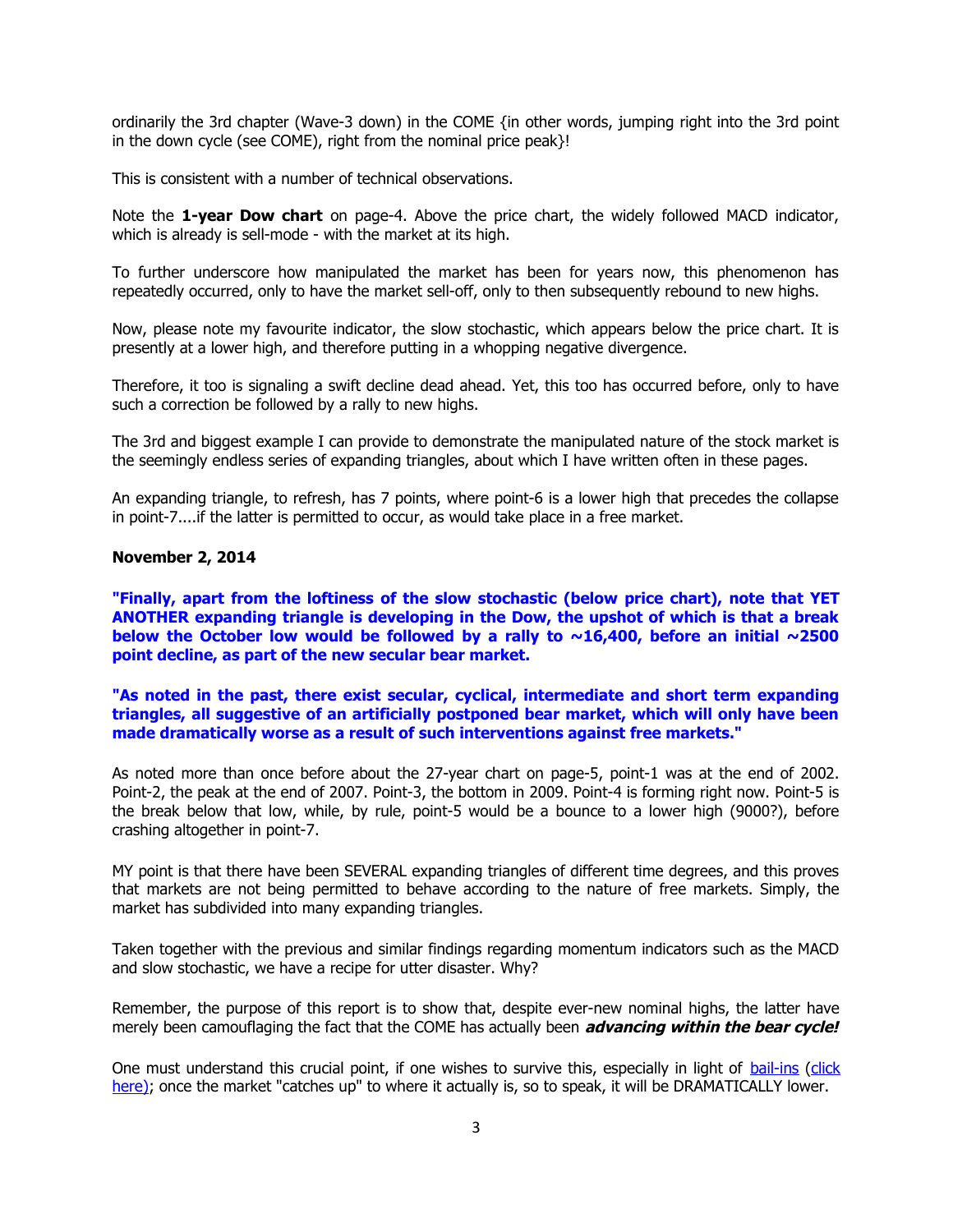Imagine a person taking a potion that keeps him/her looking like a 30-year-old until the age of 90, once the body assumes its age all at once.

It's ugly.

That will have been the fate of the market once it is let go, to expose where we would be today had the expanding triangles been allowed to manifest the respective point-7's, concurrent with its further obscuring the truth, by overwhelming the sickliness that the momentum indicators were illustrating; the concurrence was no accident as they were manifestations of the same event.

Momentum indicators are like x-rays of one's internal organs. Again, the market will show its true appearance, just as would the potion-altered ninety-year old. The x-rays show he/she is not 30.

#### **1-Year Dow chart**



**27-Year Dow chart**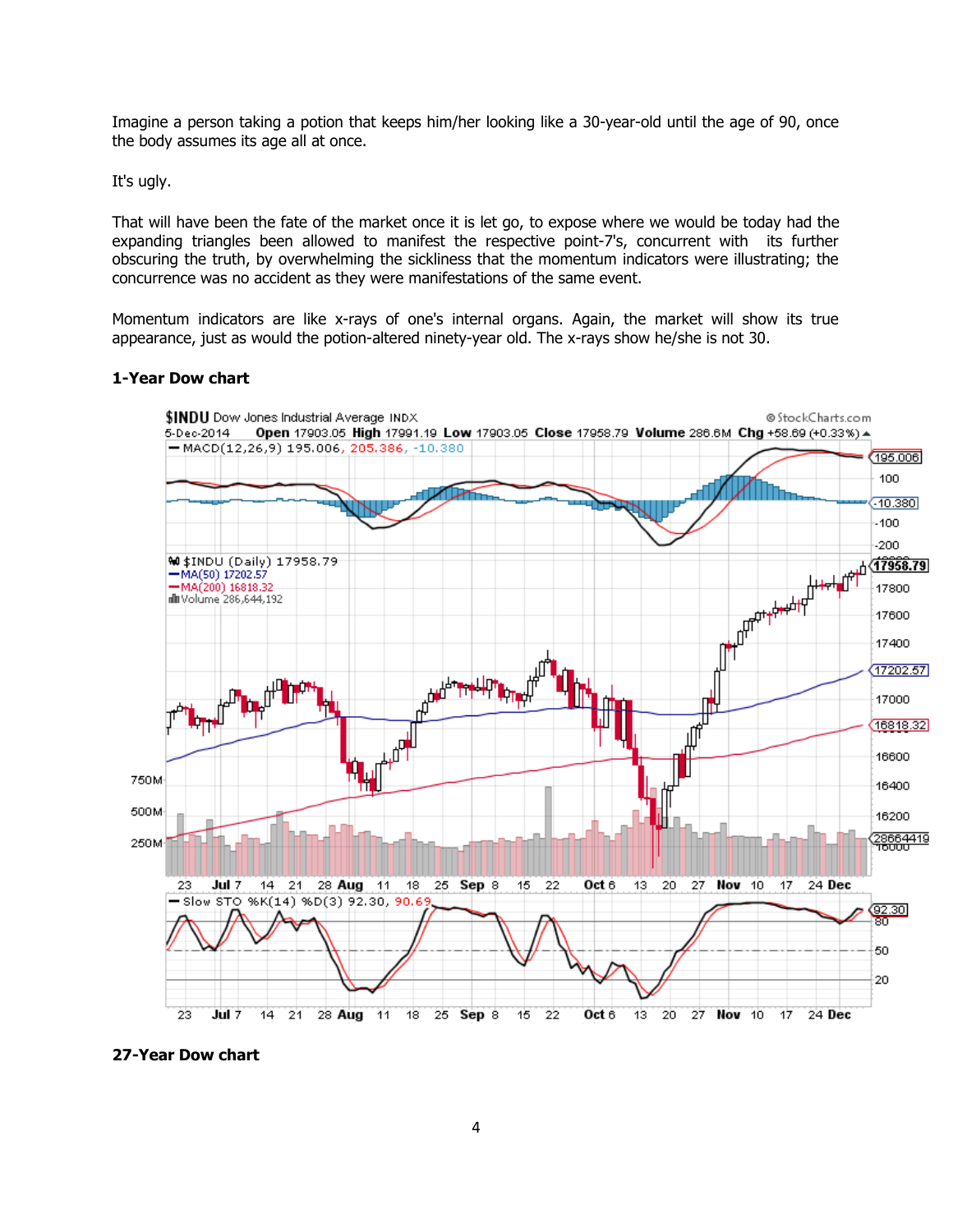

That said, I theorized the possibility of a blow-off to 19,500, to emulate what the Nikkei had done in 1989.

So, consistent with the foolishness to-date, the Dow could sell-off now and rally in January for a final time, to fool those who hang their hats on what January does. Again, the Fed knows what all the indicators are and, therefore, how to fool everyone. The key point for all investors to be aware of is this:

Technical analysis does work. If one identifies where the market would otherwise be if not for the manipulation (by analyzing where it would have been without the betrayal of free markets), one can see where we "really are."

Yes, the Fed's trading desk will have cost believers and investors in free markets a lot of money in the intermediate term by causing sidestepped profits.

However, such wise investors will have been rewarded, by having been positioned to profit from the shocking spikes in premiums, **as those premiums will have eclipsed what was seen in 2008.**

The U.S. has vilified the Chinese and Russians (see CURRENCIES, GOLD and SILVER sections below), to cause the latter to defend themselves for war (financial now, military later).

Therein, one will have found the recipe for the dramatic spikes in premiums - the stuff of which fortunes are made, reflecting that phase in the COME known as, **FEAR!** 

# **NIKKEI**

**October 4, 2014**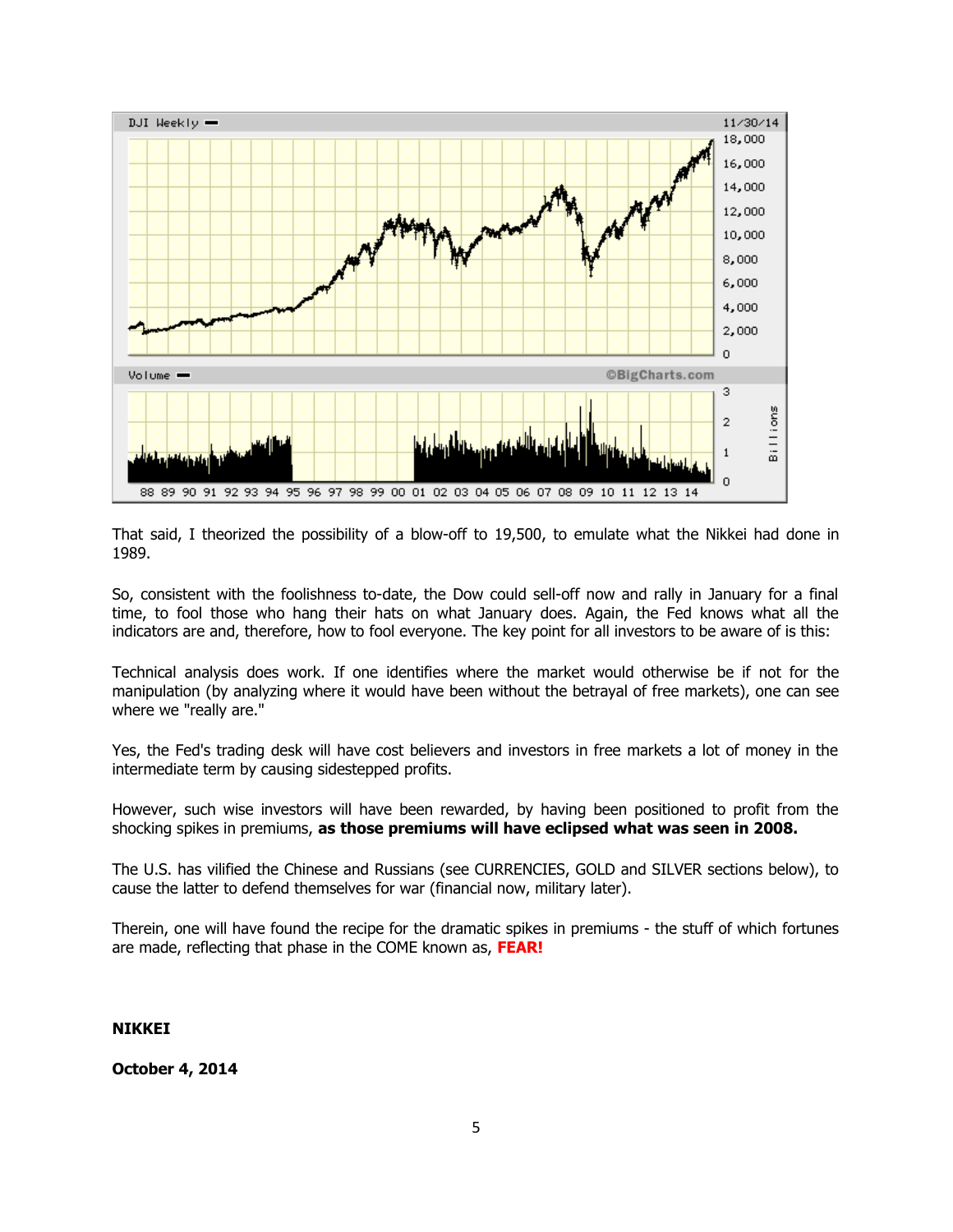"When peaks are made, the chart below clearly illustrates an index that only makes slightly new highs. A line connecting the peaks, therefore, suggests little upside for someone trading the short position to fear.

"Plain and simple: This market trades asymmetrically to the Yen and we are **short the Nikkei as from 15,500. The Nikkei closed at 15,700 and positions should be closed,** despite the foregoing. Why?

"The Dollar rally may not be spent and, until it is, the Nikkei retains potential; so, there is no need for dead money, especially since potential exists to 17,000. Let's see what this index does through the remainder of the Dollar rally (specifically, the asymmetrically-trading Yen)."

#### **November 2, 2014**

"Friday's here-linked [GoldCore report](http://www.goldcore.com/goldcore_blog/Gold_Falls_Stocks_Record_Highs_as_Japan_Goes_Weimar_Here_Be_Dragons?hsCtaTracking=4bf5cfb1-f151-4d6a-9328-af062938a1a0%7C724b612f-6fb7-4ff4-b96e-3dcc4d64fce5&utm_campaign=Weekly%20Market%20Update%202013&_hsenc=p2ANqtz-) does a fine job in outlining the BoJ's staggering and increased printing plans and related numbers (in Yen and Dollars), to which Mr. O'Byrne refers as "going Weimar."

"It helps in understanding the excerpts above, as well as the conclusions found in the CURRENCIES section below, as regards the relationship between the currencies and the other asset classes.

"Consistent with the October 4, 2014 conclusions, Friday's shocking Nikkei shorts-destroying blast-off can easily achieve 17,000, which is all but assured as part of a 5th-wave conclusion of this most recent move, the 3rd wave of which was experienced Friday."



#### **1-Year Nikkei chart**

The October 4, 2014 excerpts on the previous page show why is was a good idea to sidestep any further rally potential in the Nikkei, while the November 2, 2014 reprint illustrates why it was a good idea to stand aside through any possible continued Nikkei rally, since the wave-count suggested a likely additional move up to conclude the advance.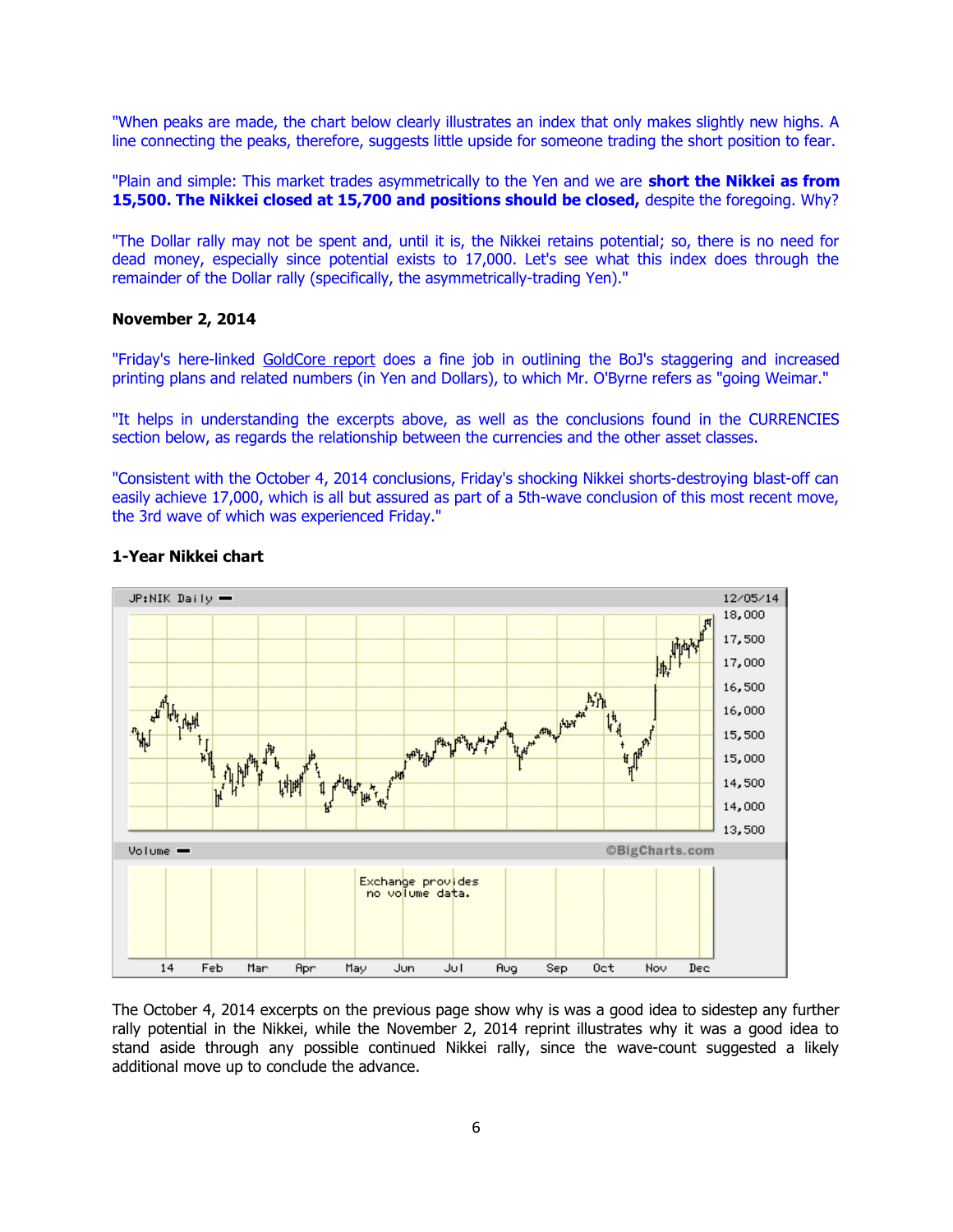Of course, these analyses mirror the Yen prognosis (below), while long term charts and prior forecasts suggest that the Nikkei has likely come up against a cement ceiling at 18,000.

Remember, as I have written so often over the past 25 years, the Nikkei, since the 1970's has put-in extremes right at yearend (related to Western tax-related buying or selling), with another extreme occurring in the March 20-30 period, relating to the Japanese yearend.

That level is of lesser importance and could be a higher low or lower high (newly commenced bull or bear phase, respectively), as the case may be, or it could mark a countertrend short term extreme. Again, it is a date of lesser importance, but it can be used.

In any event, these markets are manipulated and yearend is still 3 weeks away, so a run-up spike to 20,000 is still always possible (with mirroring behavior in the YEN; please forgive the redundancy).

For my part, I always wrote and felt that 17,500 would cap this cyclical bull run, but, yes, I am influenced by what is happening in China.....

Afterthought: An arrest of this move at something under 20,000 gives the Nikkei's long term chart an interesting look.

One could then say that the Nikkei's major wave down into April of 2003 was 12.25 years, followed by a 10.75-year A-B-C-flat correction peaking now? Just thinking out loud.....



# **27-Year Nikkei chart**

#### **SHANGHAI**

While I have not discussed the Yuan in these reports, I have been profoundly bearish on the Chinese currency, particularly since the Japanese committed the inexcusable act of undeclared financial war, the latter having been sanctioned by, or even egged-on by the terrorist US instigator.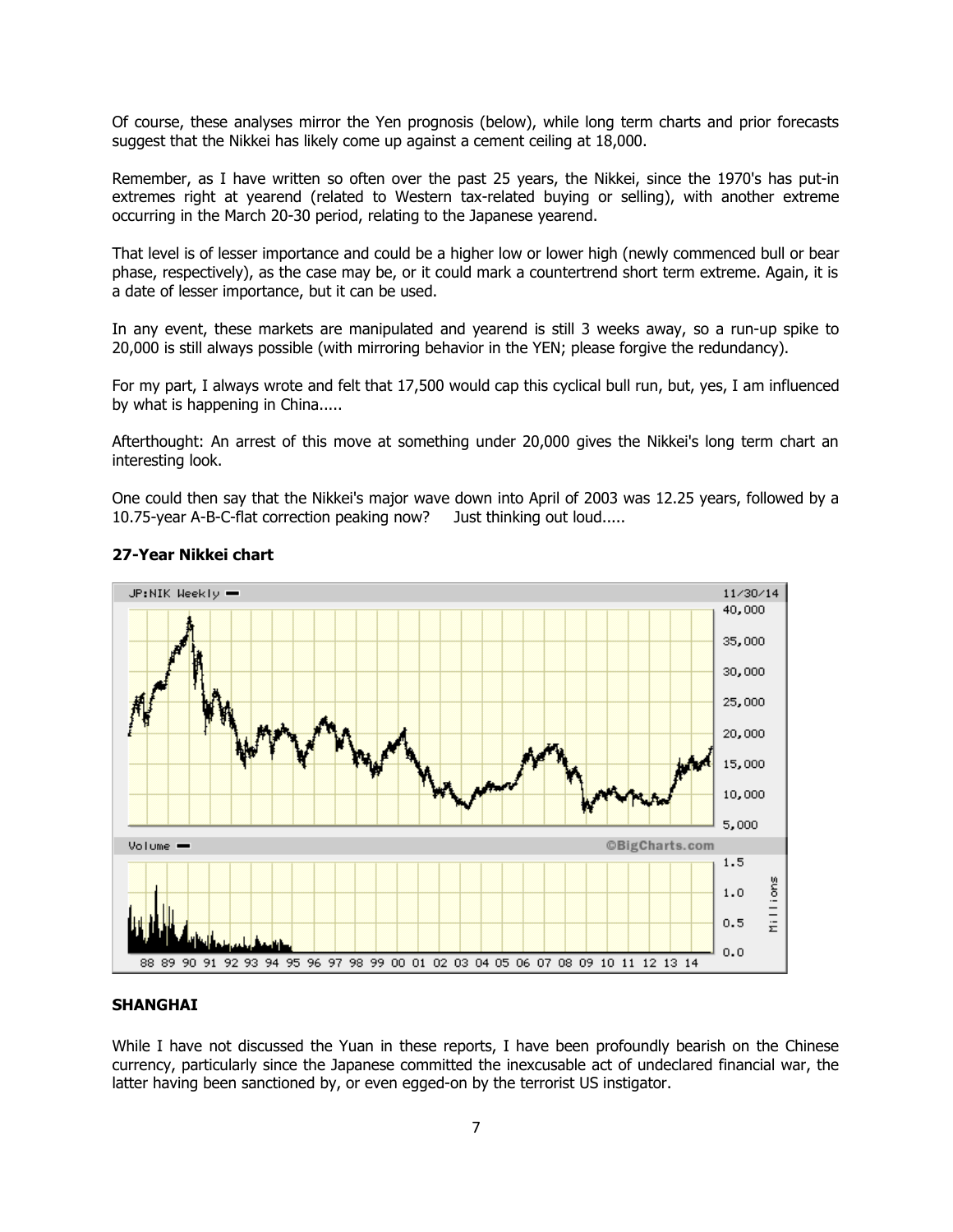Japan is the US satellite in Asia and it has now long since treated and referred to the Chinese as enemies.

Despite the massive trade between Japan and China, the latter was given NO forewarning by the Japanese that Japan would undergo another and completely sneaky round of QE.

The Chinese have terrible memories of Western mistreatment, ranging from its history with the British, right up to the US's "accidental" bombing of a Chinese embassy.

Of course, there is the inexcusable slaughter and war crimes at Nanking, an event about which the Japanese offer no recognition as ever even having occurred, let alone offering any apology. The Germans have at least "apologized" for Christal Nacht and commemorate that night of mass slaughter of the Jews.

The Japanese, meanwhile, are shameless deniers who teach their children that Nanking never happened.

So, when the Chinese minister would not even recognize his Japanese counterpart at the recent G-20 summit, how much brain did it take that there would be reprisal in the currency war.

As an aside of potentially even greater concern, was Stephen Harper's threat to the Russians of Canadian military might.

It is obvious that Canada will not wage war against Russia, so we who graduated high school can understand that it was a message from the US, the Sorcerer to the Canadian Apprentice, Harper, the would-be governor of our Land in the annexed country to-be, as part of the North American perimeter, all part of the US debt default scenario which is unfolding as we speak.

So, looking at markets, what does all of this translate into, insofar as Japan and China are concerned?

The following chart illustrates a Wave-3 explosion which is incomplete. The upshot is that the Yuan will crumple, as part of these currency wars.

As for the Russians, who Stephen Harper saw fit to threaten again (alongside his support for the propagandist view of Russian politics in the Ukraine that even a former Reagan advisor denounced as an act of senseless threat of war), it has seen a year-over-year decline in the Rouble of about 25%.

At its low, the chart of the Dollar/Yuan **looked like a copy** of the Yen chart when I identified the latter's summit at [125 in the Yen/Dollar.](http://www.sidklein.com/NewComments/1-10-2011%20Yen%20FXY.pdf)

The upshot is that anyone thinking to short an equivalent of the Shanghai Composite would be wise to stand aside until at least the Chinese New Year, to see how insane it might get over there.

Meanwhile, look at the Nikkei again and ponder whether or not an acceleration over 3000 in the Shanghai Composite might have some relationship to a break over the Nikkei's 20,000 level.

While there may be some visual similarity, there is no fundamental sense in such an assumed relationship. If anything, the opposite, for the fundamental reasons cited thus far regarding the two countries.

Still, out of respect for the insanity of capital flows in asset classes, particularly where almost unidirectional currencies are concerned, one should just get out of the way. As often discussed, the latter is an asset class known for maintaining a trend beyond what chartists who follow equities often expect.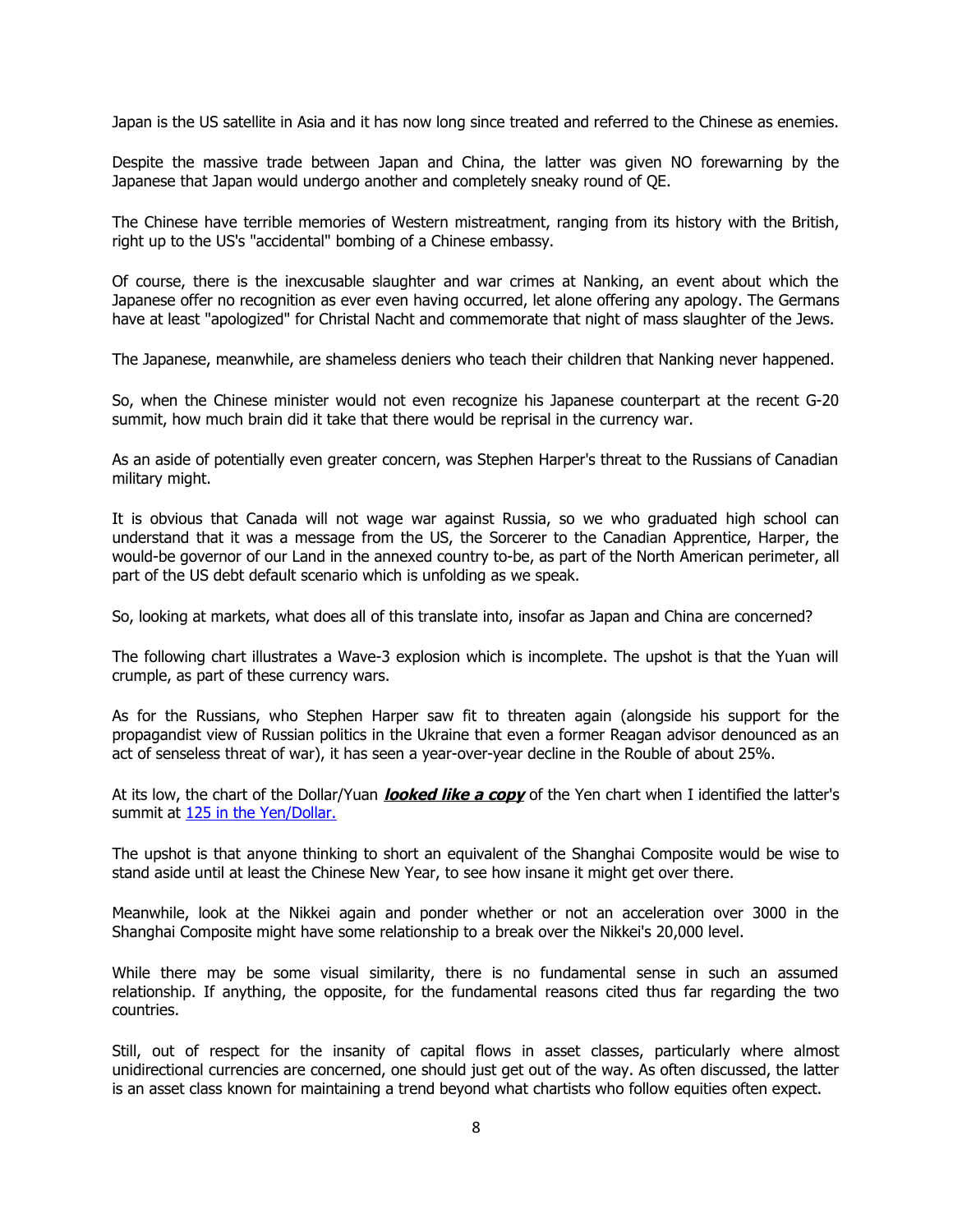The latter comment referred to the Yuan, which trades asymmetrically to the Shanghai Composite, much as did and does the Yen to the Nikkei.



# **10-Year Shanghai Composite chart**

#### **LONG BONDS (TLT)**

#### **October 4, 2014**

"Since the peak above 125, 120 has manifested itself as a key support or resistance level.

"My sense is that, by or at yearend, the trend will have concluded around the latter level, **allowing for the discussed migration of the fear trade to the precious metals.** 

"With the age of the Dollar rally and the swirling news about rates, long positions represent misery that just isn't worth it.

"No position, as there is little from which to benefit going forward."

#### **November 2, 2014**

"SKGS identified the day of the 2012 peak, including subsequent key turning points, which included support at the 200-week MA in 2013. Of course, I did not forecast new all-time lows in rates, as I eventually stood aside  $\sim$ 110.

"Now, please note the ominous bearish divergence in the weekly slow stochastic, which appears below the price chart. It is coupled with a roll over from 80, which could suggest a serious bull marketconcluding decline."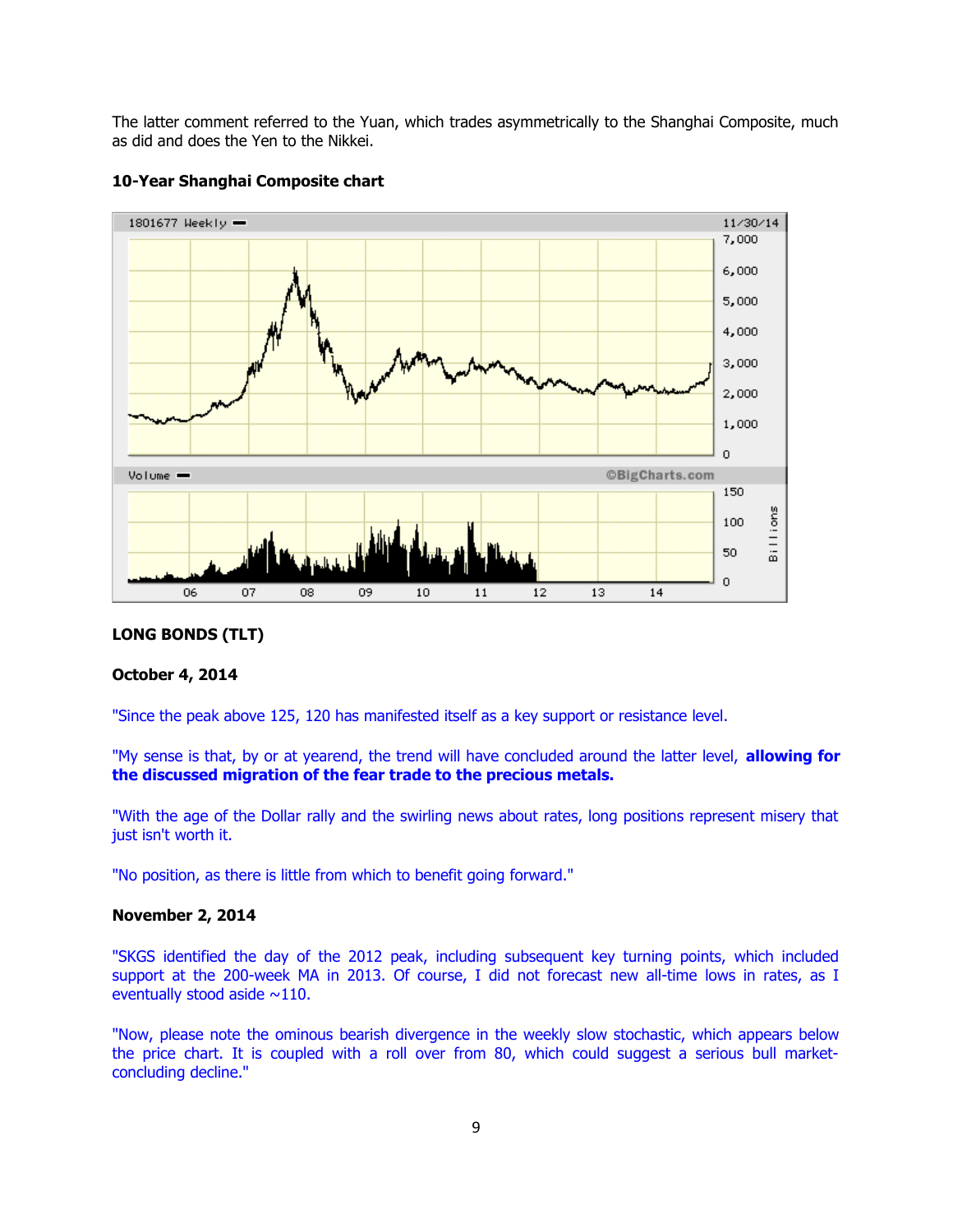Following-up on the October and November excerpts above, if it ain't broke, don't fix it.

SKGS has been fortunate with bonds, and there is no reason to tamper with the no-position stance with respect to long rates, choosing instead to advise taking related short positions in the Dollar, when appropriate.

Since this is the final issue, I simply advise standing aside in deference to cash and precious metals. Period.



**10-Year TLT chart** (Barclays 20+ year Treasury Bond Fund):

### **DOLLAR**

#### **October 4, 2014**

"The Dollar has come into critical long term neckline resistance and can pull back in tandem with \*a euro bounce, but since the euro still has room to decline thereafter to  $\sim$ 118.5, even if it did bounce, the UUP may yet see 24.25 by yearend."

"In the past, Dollar strength related to rising rates stemming from a robust economy.

"Today, currency movements are caused by each government taking turns printing paper, which has a devaluing effect on fiat currencies, which, in turn, is positive for the PMs."

Regarding the excerpt above, Friday's high in the UUP (US DB US Dollar Index Bullish Fund) was 23.75, thereby leaving room to rally to 24.25 by yearend, if it wants to do so. The widely followed Dollar index (DXY) has now double-topped with its 2009 peak in the 89-90 zone (chart not shown).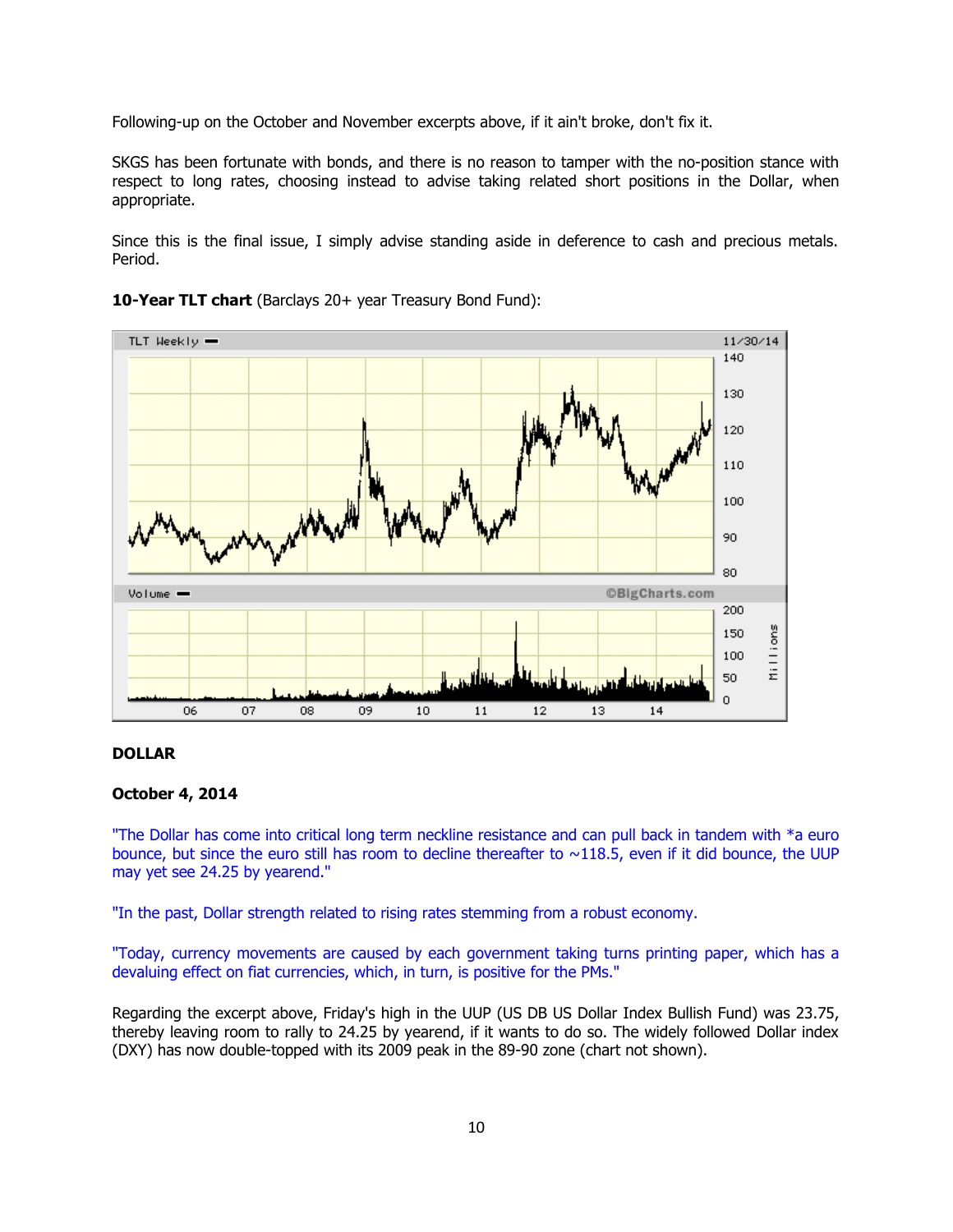Curiously, the 2009 top coincided with the bottom of the 2008 stock market debacle. Due to monetary policy, this time it is perhaps coinciding with a global equity market peak or, at least, with a low in precious metals, whereas the latter had moved in the same direction as stocks in 2008.

Again, this time is different in that sense, because printing obscures whether a currency is going up, or if others are actually going down.

Since the currencies take turns printing and going up (or down, depending on how one looks at it), all that is really happening is that currencies are being debased while prices are flying, merely camouflaged by falsified government statistics.

There is no camouflage, however, for those who buy their own groceries.

#### **EURO**

#### **August 31, 2014**

"In 2013, I had forecast that the euro would continue higher "toward 140", before reversing to ultimately flush-out under 120, before reversing yet again, all over a period of 3-years, or so.

"The event that will trigger the flush to under 120 will be Draghi firing the much-discussed bazooka that I had forecast for this period (excerpt above).

"The strong move in the Dollar is telegraphing this, at a time when the crowd has lost confidence in Draghi doing what he promised in 2012."

On the next page, the **9-year euro chart** illustrates a series of descending highs, en route to fulfilling the forecast above.

However, as Draghi prepares his 2015 bazooka (along with the continuing rounds of currency warfare by the Chinese and Japanese), the single-most important takeaway is that the PMs are an upside accident preparing to explode.

In any event, Italian debt has now been downgraded to BBB-, sinking even farther into junk territory. Germany is basically the European statistic for measuring that continent's "growth", and it is a statistic that is being repeatedly lowered.

Draghi must print and the Germans are unhappy with his power to act without their approval. Meanwhile the euro could, as a result of all this simply cease to exist.

However, it is not only Germany that is preparing to return to their national currency. Apart from the Mark, the Gilder and other currencies are being readied for comebacks.

The Lira in Italy is also readying itself for return, **which could explain why they don't care about the junk status.**

Along with expanding banking crises, the Italians and French possess more gold than anyone, other than the US and Germans. Neither wants to post their gold as collateral to receive Draghi's gifts, as the Germans would have them do.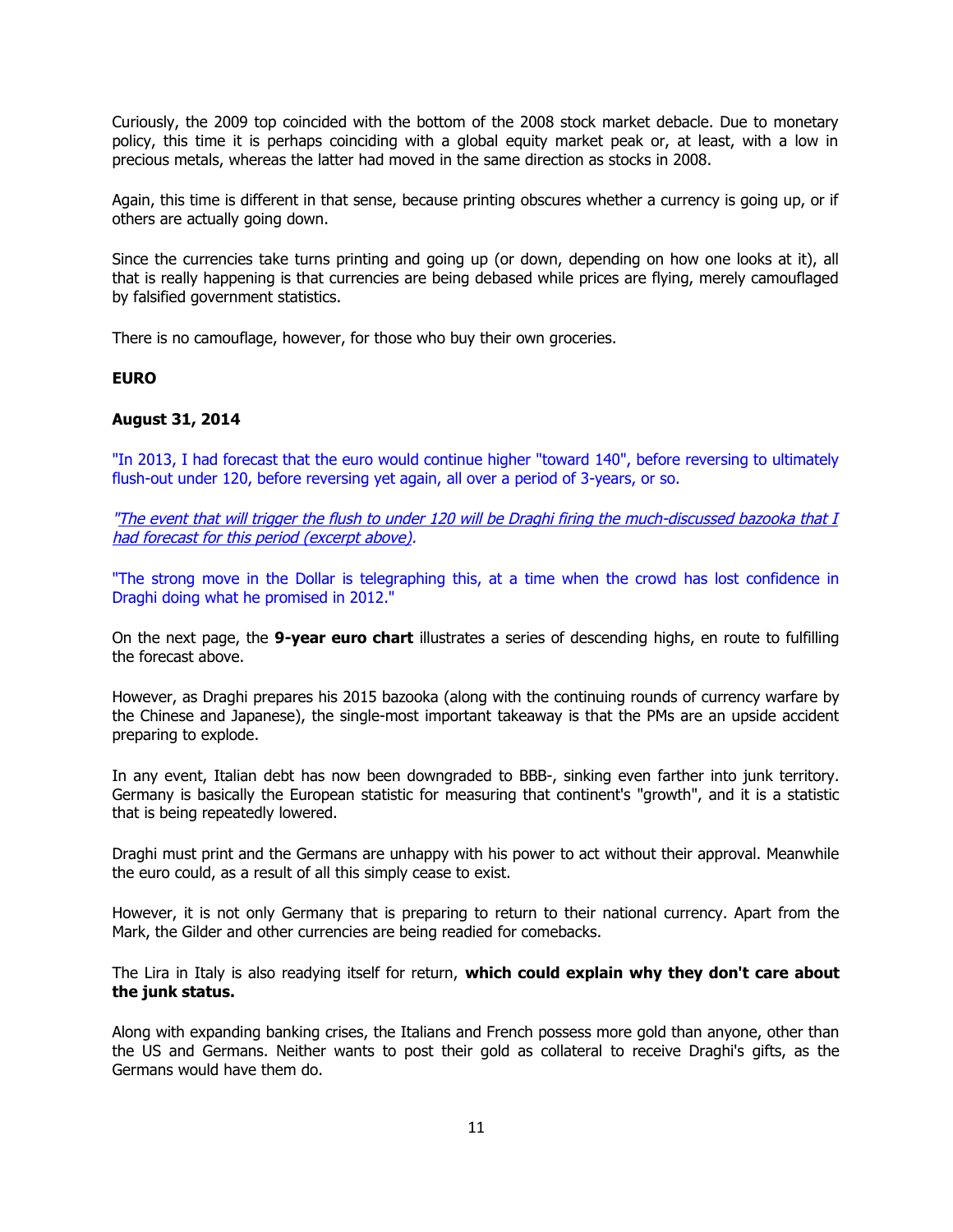Think about it. Isn't this all obvious? The euro's death is not a matter of if, but when.

As a Swiss banker said to me in 2005, "The euro has no chance; I have no idea how it can ever work."

It didn't and it is a question of time now. What do you think gold will do then? Where will gold and silver be by the time it is about to happen? Hmm?



**9-year FXE** (Euro Trust Currency Shares) **chart**

# **November 2, 2014**

"As discussed in the Dollar section above, the euro did indeed bounce, traversing the neckline resistance at 126 that I had felt could contain the move, if it would get even that far.

"The story for the currencies, stock markets AND precious metals is that US QE is NOT the main story: GLOBAL QE is!

"Draghi's bazooka is warming up, while the Japanese have again shown their own weapon of fiat mass destruction.

"The currency bazookas in Europe and Japan will have replaced the US currency madness at the forefront of fiat news, keeping the stock markets up amid the propaganda that such equity loftiness is the result of economic ameliorations.

"Simply, equities are still rallying due to global printing, NOT economic strength, and this too is key to understand, in attempting to get the true lowdown on the precious metals."

# **YEN**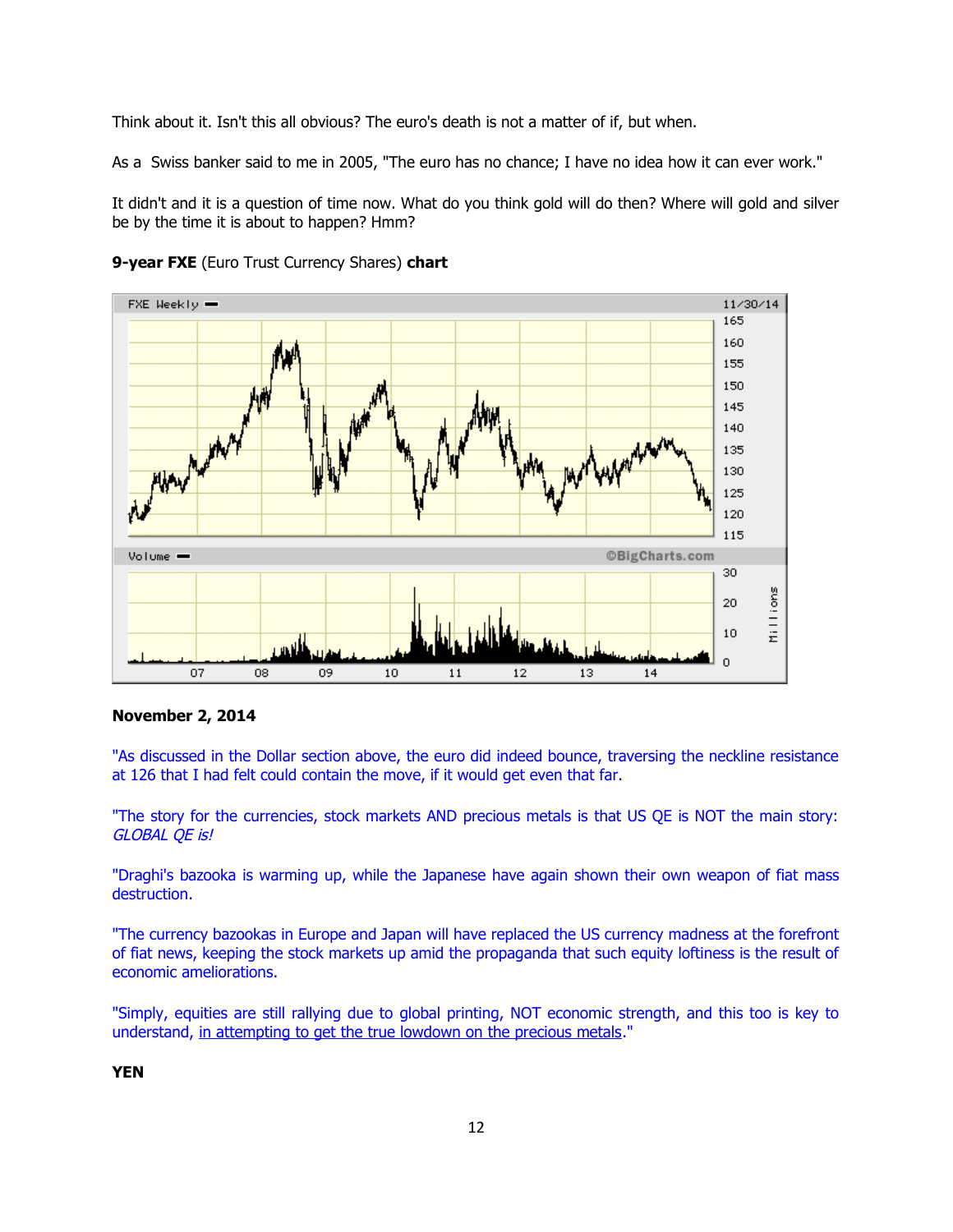

#### **8-Year FXY** (Currency shares Japanese Yen Trust) **chart**

Both before and after the top at 130, I identified the Yen's secular peak at 125. I looked for a swift collapse to 113, but then recommended holding the puts I had recommended in 2012 until 110, where I recommended selling.

I wrote that this advise stemmed from basic money management trading discipline, while adding that this major move would not end until seeing the 80 level, particularly as I was extremely aware from past and successful experience of just how aggressively unidirectional the Japanese currency in particular can be.

Okay, we're here. Now what?

Let's see what the Nikkei (which trends counter to the Yen) does for its annual yearend extreme (April marked an extreme in 2003, as an example of the rare exception) and be psychologically prepared for a Yen break into the 75-80 zone, should it actually occur.

When trading the Yuan short, against which currency does one do it? Dollar? Yen?

Look at all indices and currencies with an open mind, before acting strategically to create the best possible asset mix, so as to maximize leverage and minimize risk in that context.

#### **GOLD**

I have written exhaustively of the precious metals' fundamentals, and now need only refer you to the following excerpts from the most recent SKGS report:

#### **November 2, 2014**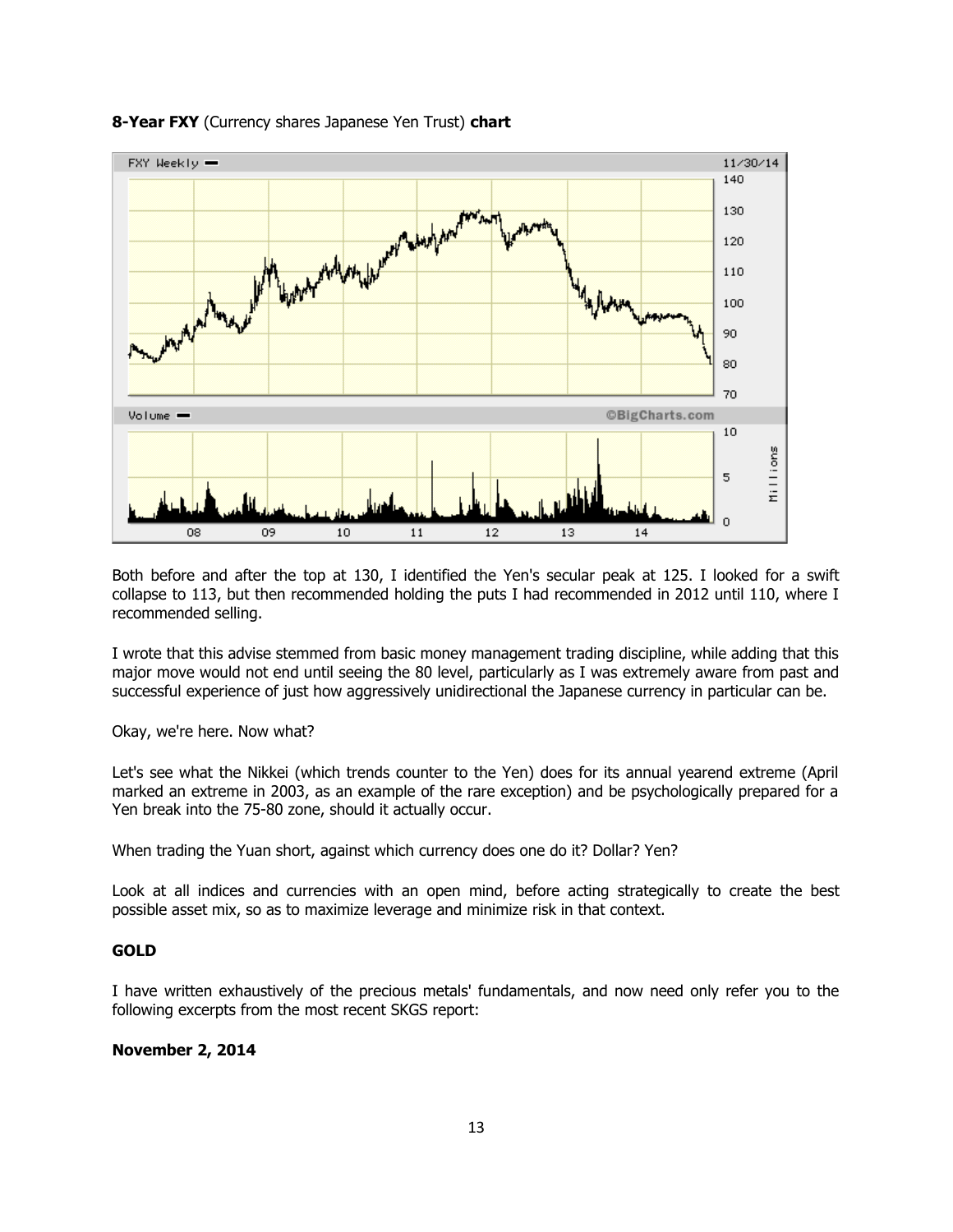"Once again, the 6-month cycle kicks in at yearend, but as I noted during the summer, it is a cycle that has become well-popularized...by folks like me.

"Indeed, the summer's 6-month cycle lows occurred a month early and, given the recent price debacle, I would not be the least bit surprised to see a November-end low to conclude Wave-C of the precious metal corrections that began in 2011."

"The upshot is that one is wise to time any entries from here on a time-cycle basis and otherwise ignore price movements for any tip-offs.

"The long term movements in the currencies, rates, and, of course, equities, will have ended serving-up historic opportunities and threats (equally), of the sort that won't be forgotten by anyone alive today, regardless their age.

"For the precious metals, the initial major cycle rallies (within their new secular bull markets which began this century) ended in 2011.

"Since the decade-long rallies were Wave-1 in each metal, the next major rallies will take gold and silver to the long-since-held targets of \$3,500 and \$150, respectively. The Asians and Russians have GUARANTEED it, along with everyone else.

"And those targets will not have been the end of it.

"This 4th-quarter will have concluded one of the most amazing ''tree-shakings'' in the history of markets, as fools will *not* have rushed in....as they have everywhere except in North America.

"In doing so, they will have vindicated the oft-repeated forecast found in these pages since 2001:

''There is a transference of wealth and power from West to East, which will have included the sale **of** the West's gold **to** the East.''

Regarding the comments above, November has indeed thus far marked the low and, concurrent with a strong Dollar, statistics show that traders have actually been covering shorts and adding long positions, all of which is consistent with my analyses of the **long term (10 and 9-year gold and silver charts, respectively), and the 3-year weekly and 1-year daily charts.** 

So, in addition to the preceding comments, I summarize the technical comments thusly:

**The long term charts** of gold and silver have completed their declines, having concluded triple zigzags, in Elliott terms. I had been early in identifying the bottom of the PMs as I had not foreseen the additional leg down; I thought that the standard zig-zag (3-legged) correction would suffice.

However, please note that, according to the Elliott Wave Principal, there can be no other leg.

Another leg would mean that the identification a new secular bull market as having begun at the beginning of the century was wrong. That is an insane consideration for more reasons than I can count, even though I have listed them most all of them over these many years.

**The 3-year charts** illustrate bullish divergences in the ever-meaningful weekly stochastic, which appear below the price charts. As regards the MACD which appear above the price charts, it will take little to turn them bullish.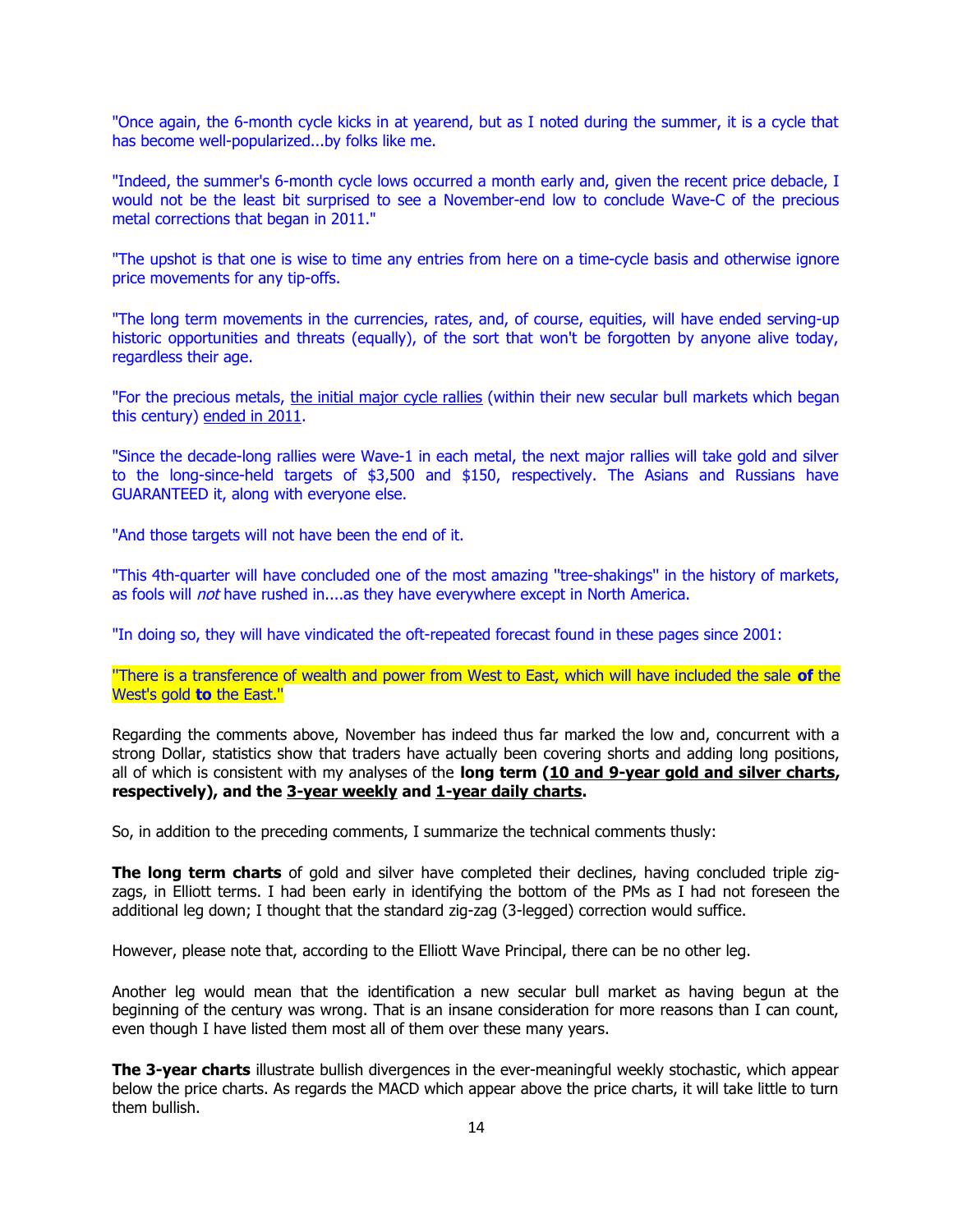As readers know, the slow stochastic is my favourite technical indicator; the MACD reacts far slower for forecasting purposes, but does have good value in issuing a warning, which stems from multiple divergences over an intermediate term period such as 9 months, for example.



# **10-Year GLD**

**The 1-year charts,** consistent with their recent refusals to respond to Dollar strength, or the latter's incapacity to negatively influence traders (as they prepare for a very bullish 2015 in the PMs, by accelerating their short covering efforts), reflect slow stochastic that have turned down, **which is consistent with a yearend higher low.** 

Most certainly, any new low would go unconfirmed by the daily stochastic as well (along with the divergent weekly stochastic in the 3-year charts); the 2 together would create an extremely bullish concoction.

Gold is even more unlikely than silver to make a new low, though any such new low in the grey metal would only be by pennies.

# **3-Year GLD**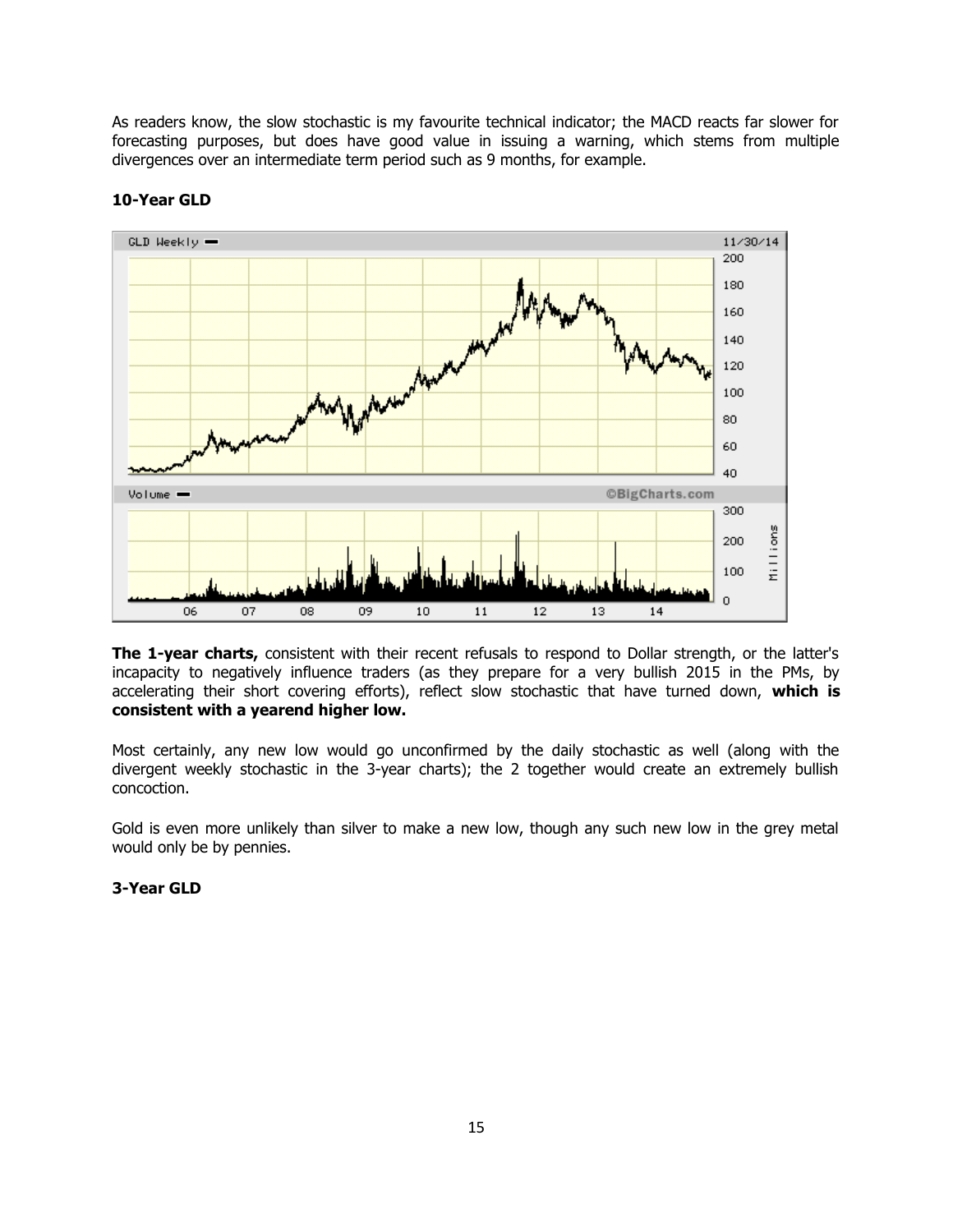

**1-Year GLD**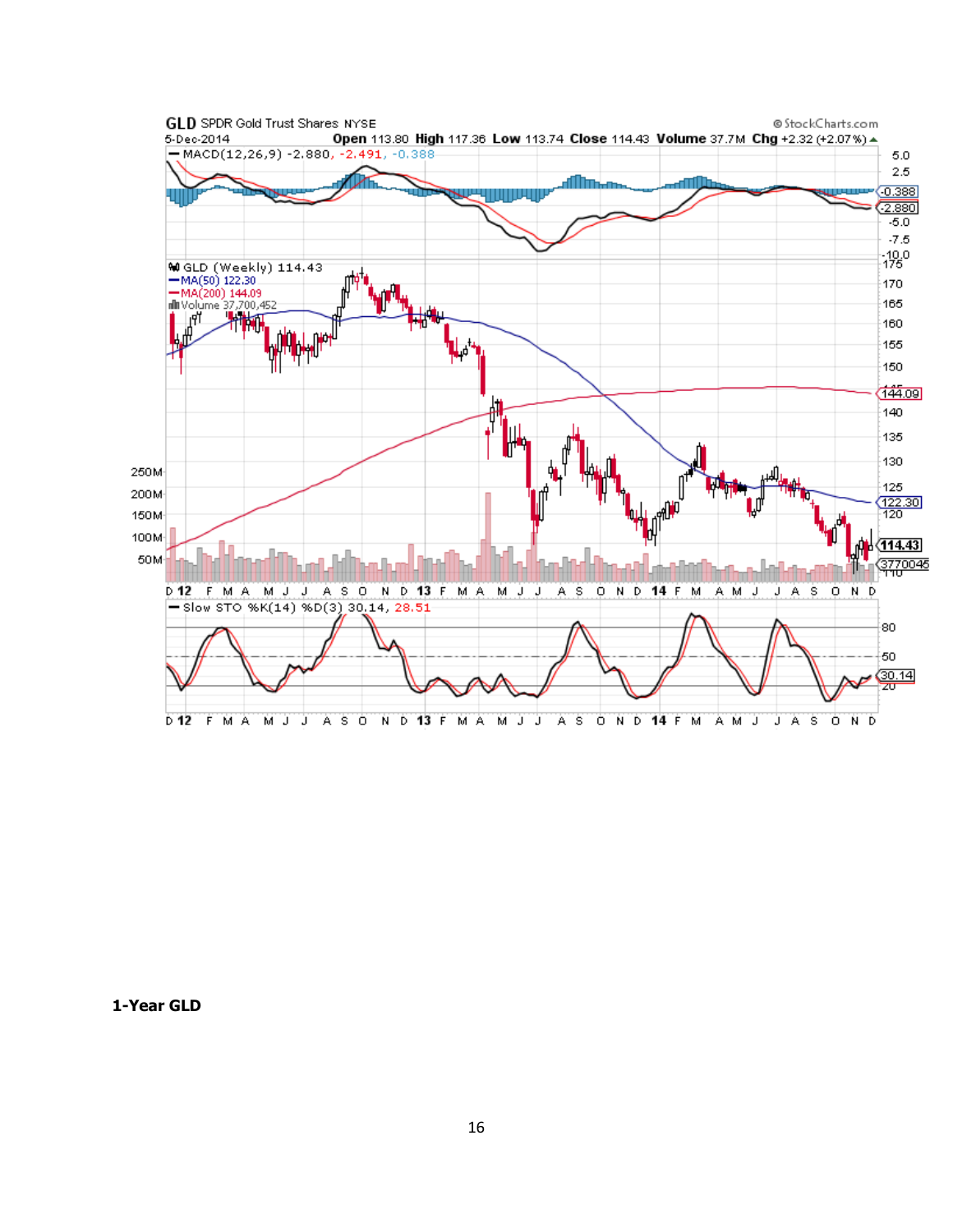

**PLEASE SCROLL TO NEXT PAGE.**

**SILVER**

**9-Year SLV**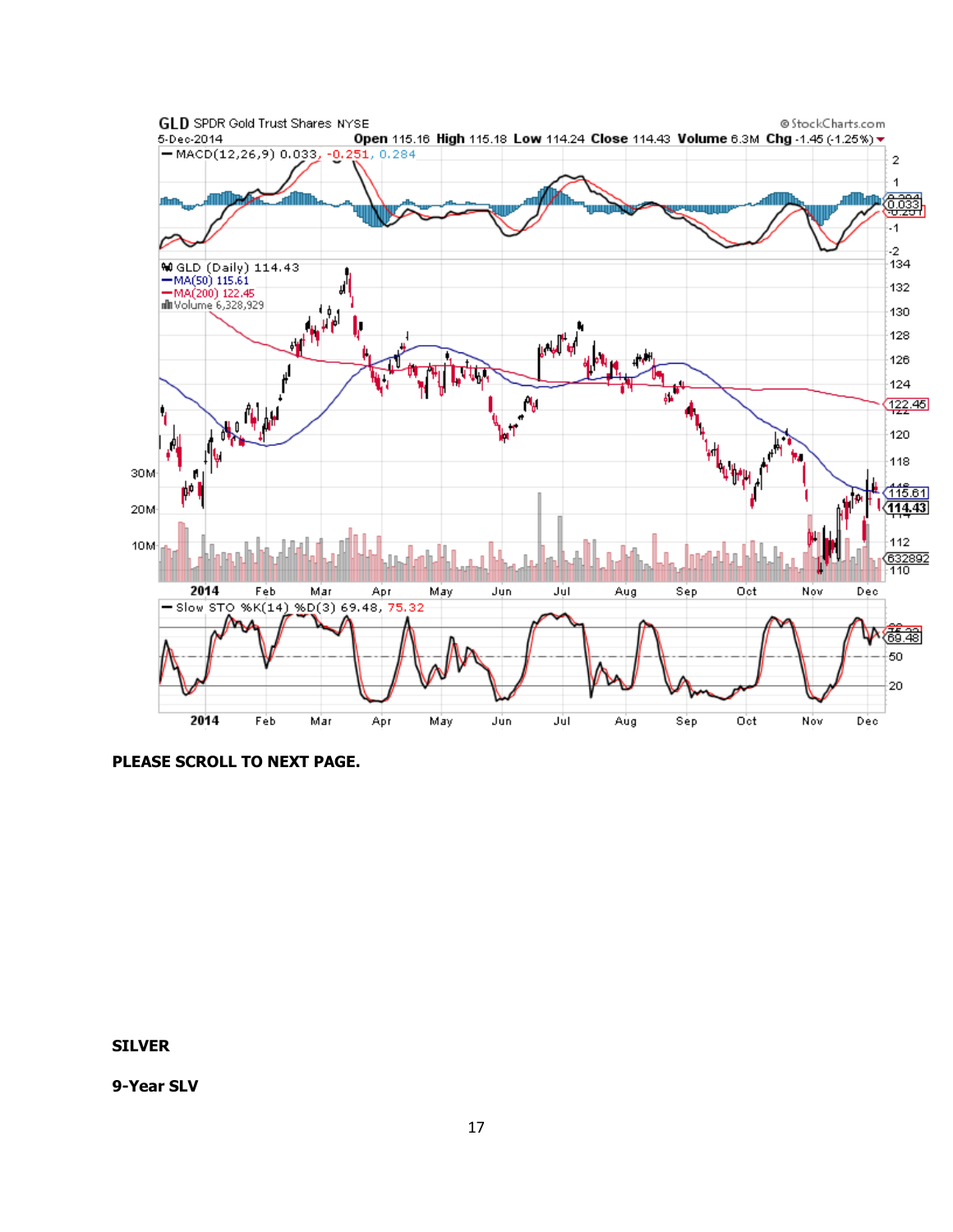

**PLEASE SCROLL TO NEXT PAGE.**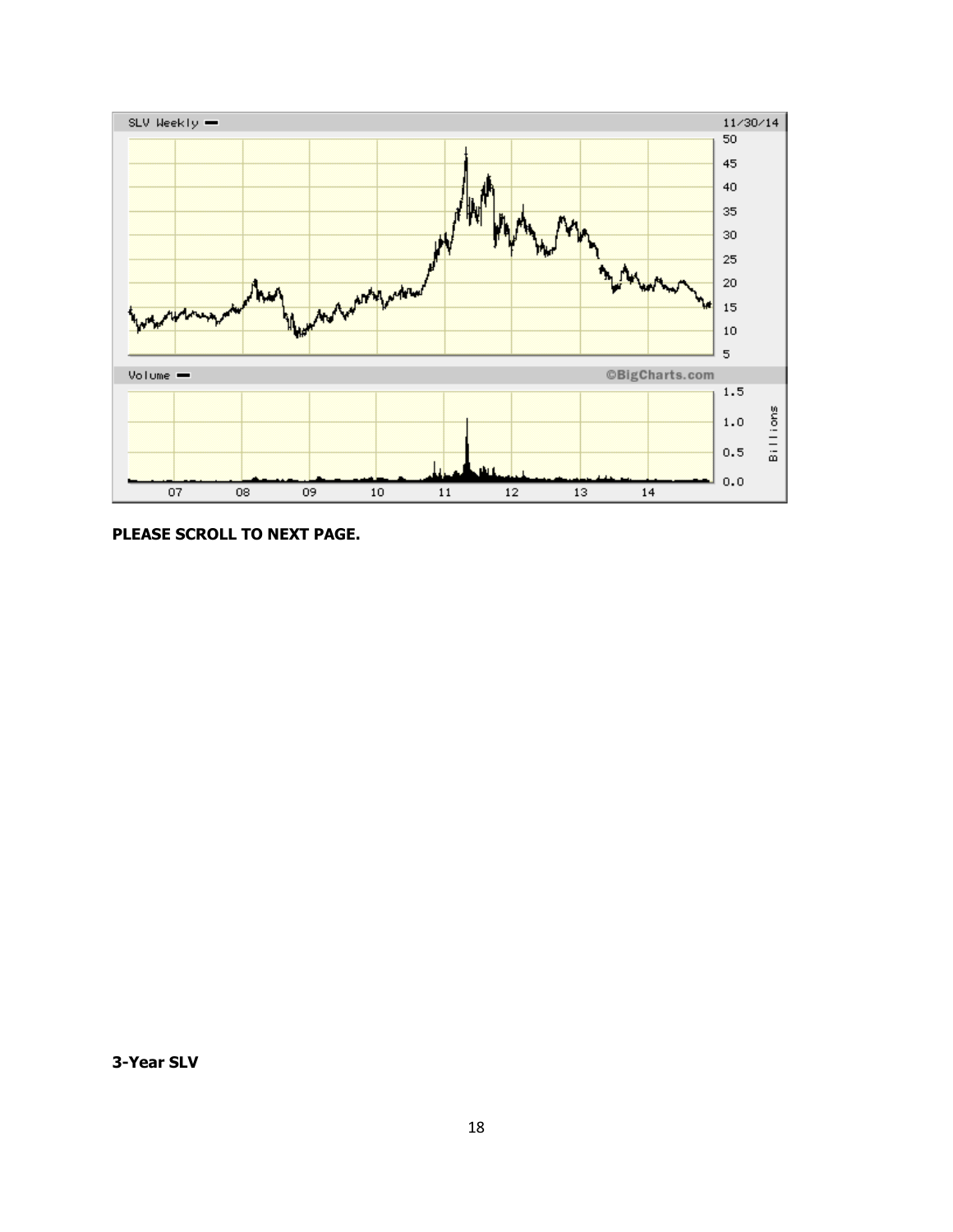

**PLEASE SCROLL TO NEXT PAGE.**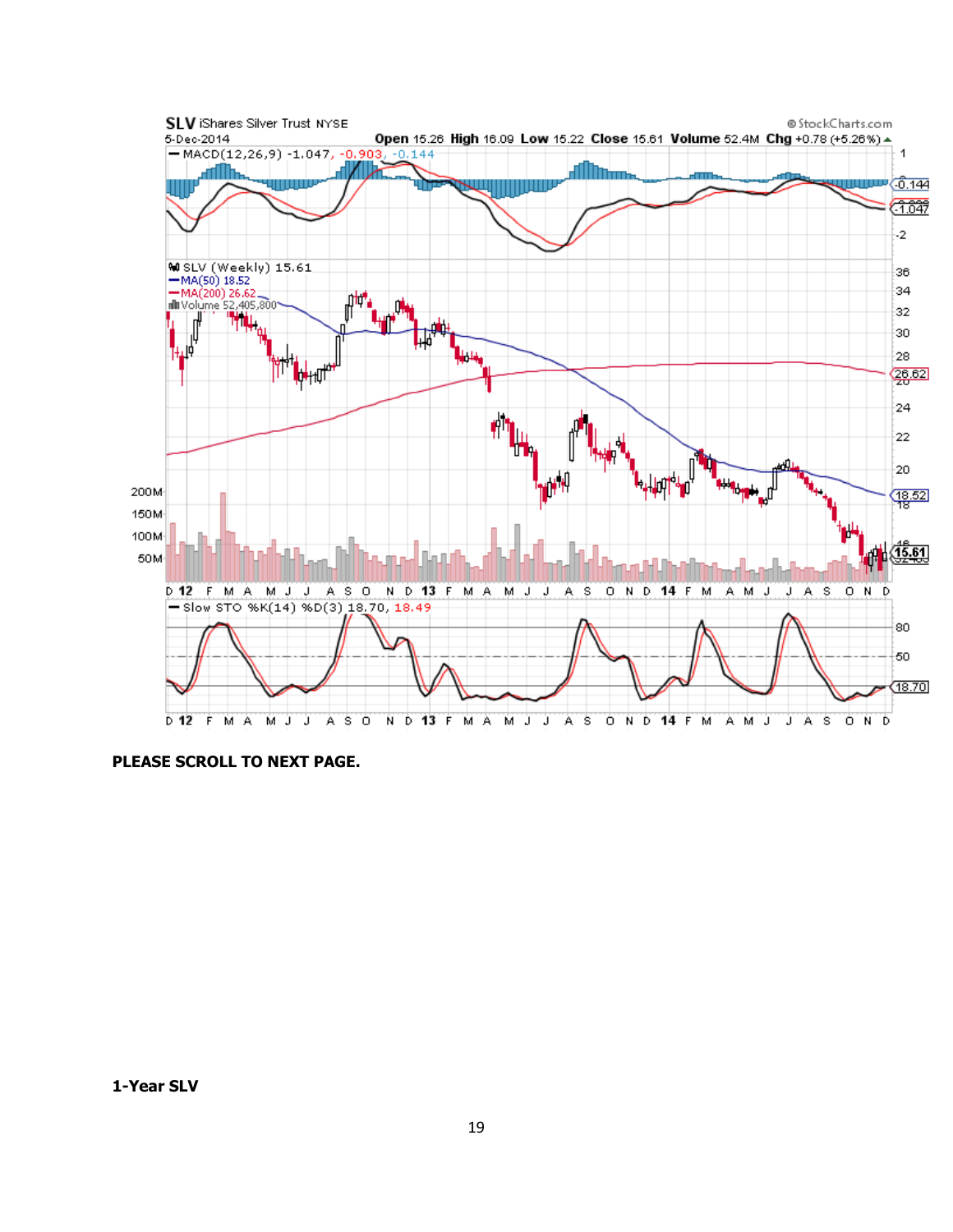

|                  | $\cdot$ $\sim$ $\cdot$ |
|------------------|------------------------|
| 30%              | $(+5)$                 |
| dropped $(-25)$  |                        |
| Swiss Franc: 50% | $(+25)$                |
|                  | ---                    |

I thank you all for having enjoyed SKGS and its predecessors, all the way back to Sid Klein's Daily Fax and even as far back as 1984, for those who read my daily comments when I was a stockbroker.

 $\_$  , and the state of the state of the state of the state of the state of the state of the state of the state of the state of the state of the state of the state of the state of the state of the state of the state of the

I sincerely hope that this final report will have served as a useful guide, as we prepare for a horrifying period in financial history, through to 2025, replete with bail-ins. Again, the latter is a shocking asset grab by the authorities for which Stephen Harper has created the legal possibility (for we in Canada), just as it presently exists in virtually all Western nations.